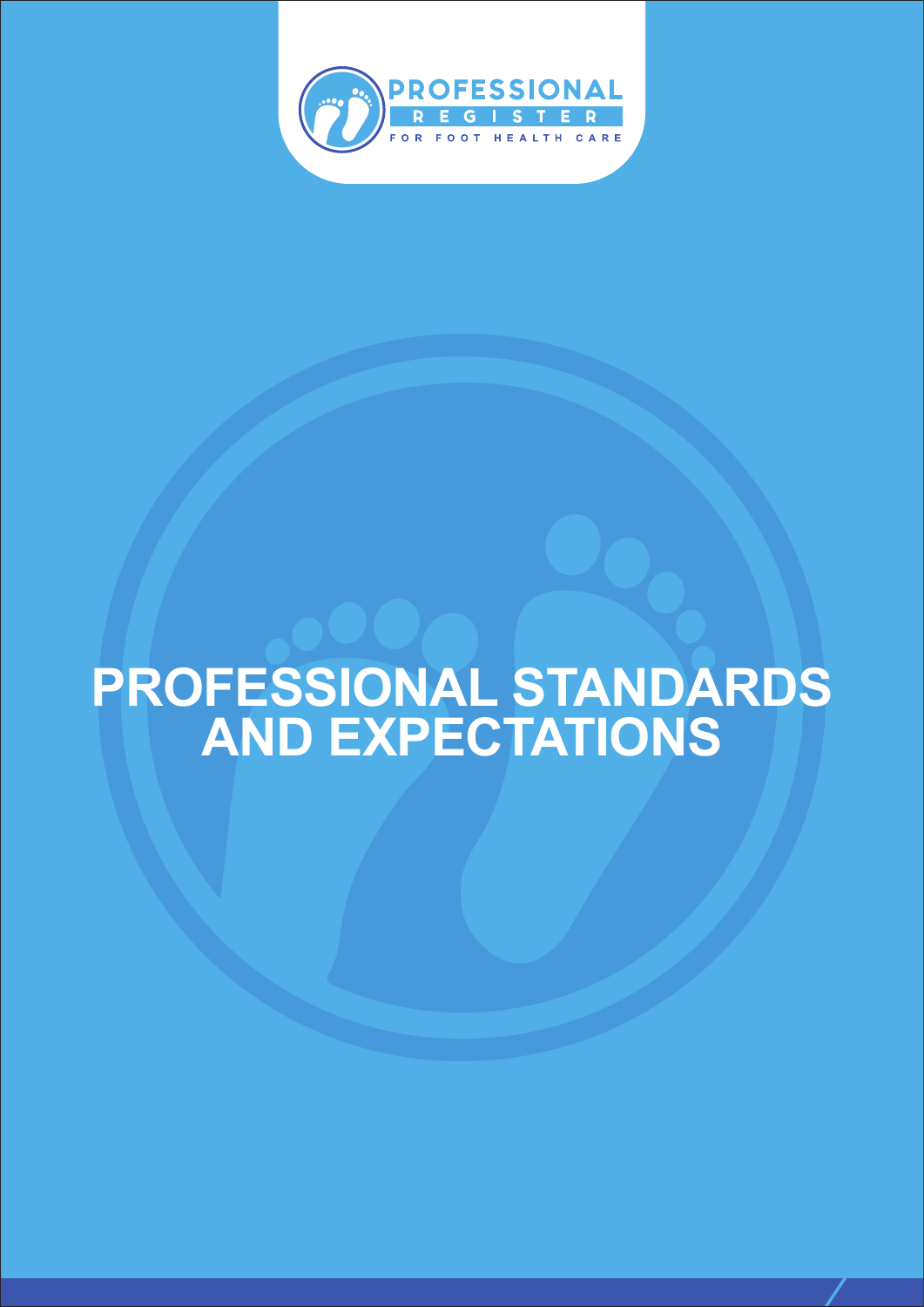

# **THE PROFESSIONAL REGISTER FOR FOOT HEALTH CARE**

The Professional Register for Foot Health Care (PRFHC) is a register for all those who work in foot health care (the feet). This covers a broad spectrum of professionals such as but not limited to; Podiatrists, Chiropodists, Foot Health Practitioners, Foot Health Care Practitioners, Foot Care Assistants, Non-Surgical Foot Care Practitioners, Pedicurists and Reflexologists.

The PRFHC is not a body or an association. The PRFHC is a register only and where practitioner details are listed live on the PRFHC website for potential customers to view or for care homes to find a practitioner as well as further advertisement of the listed Foot Health Care (FHC) professional. As part of being on the register a registrant will be in receipt of an up-to-date registration certificate and yearly register badge; this shows the listed FHC professional is current and up-to-date with their registration (see the Register and Associated Fee Terms and Conditions).

The PRFHC will look to have yearly industry webinars and CPD courses available for all those registered. The PRFHC cannot always guarantee that there will be webinars and CPD courses available to suit all specific FHC industries such as; Reflexology and Pedicurists etc.

By being registered, this will show confidence to all patients as well as keeping FHC professionals up-to-date with industry information and professional standards.

#### **Professional Standards**

Standards are set in place to try and protect the public and ensure the best of care and standards of practise are delivered.

#### **Person Centred Care**

FHC professionals must where applicable and in line with their qualification(s)

- Treat service users, their associates such as carers, family and friends and their environment with respect
- Show no signs of unprofessionalism and discrimination based on a patient's; race, gender, disability, sexual orientation, age, disability or political view
- Ensuring a full medical consultation is conducted to all first-time patients and that changes in medical history is kept up-to-date
- Ensuring consent is always given prior to treatment. If due to illness the patient is unable to give consent, this must be given either from the patient's power of attorney (PA) or if a minor under the age of 18 year of age, an adult; parent, guardian or adult over the age of 18 and ensure another person is always present throughout the treatment i.e., the PA/carer/other adult.
- Ensure all instruments used are appropriately sterilised (see sterilisation section)
- All FHC professionals must ensure they stay within their scope of practise and boundaries at all times and refer patients to an appropriate higher up professional where and when required
- Duty of care to report any signs of neglect, physical or mental abuse
- Wear appropriate clothing and PPE for treating patients
- Be presentable and hygienically clean at all times
- Wear the PRFHC uniform badge when treating patients and during working hours
- Having appropriate risk assessments set in place whether clinical based or domiciliary
- Have the appropriate and up-to-date insurance policy cover
- Proceed with caution and identify treatment risks and make intelligent, safe and professional decisions for those patients who may be regarded as 'high risk' i.e., diabetics, those on blood thinning medications and others.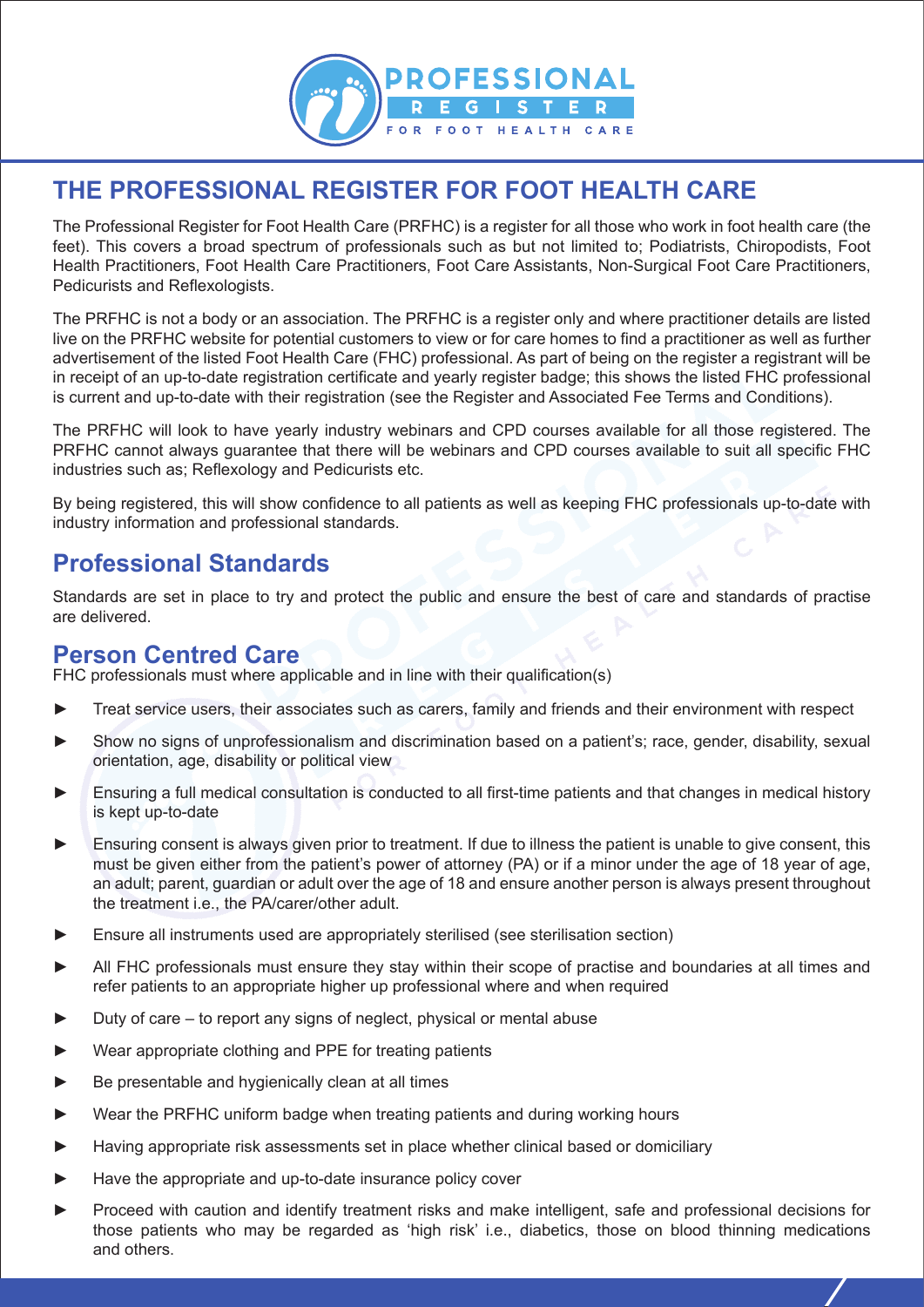#### **Sterilisation**

FHC professionals must where applicable in line with their qualification(s)

- The only appropriate and acceptable way to provided sterilised instruments for a treatment with patients is through the use of an autoclave
- All autoclaves must be class N, B or S standard
- All FHC professionals must ensure the autoclave is yearly serviced and well maintained and holding the appropriate 'kill time' and temperature
- All domiciliary FHC professionals must ensure all instruments are autoclaved through a wrapped process i.e., sterilisation pouches. This includes when visiting care homes. All sterilised instruments wrapped must be used within a 12-month period. After this the instruments will not be classed as 'sterile'.
- Non acceptable methods of sterilisation are through the use of; cold sterilisation and dry heat sterilisation or others not mentioned and that are not steam autoclaves or are but not within the relevant class as mentioned above.
- It is deemed unprofessional and unacceptable practise to use unsterilised instruments on a patient or using the same instruments on more than one person unless re-sterilised through the use of an autoclave.
- The use of unsterilised consumables such as; sanding caps, moores disks, sanding barrels, disposable foot files etc are acceptable to use where no unbroken skin is presented and where use is limited to that one particular patient that is being treated with such product.
- Follow correct protocols for sterilisation; scrubbing of instruments, ultrasonic cleaning, rinsing and autoclaving
- The PRFHC on occasions may require proof of any new applicants or existing registrants having an appropriate autoclave for sterilisation
- Any PRFHC professional breaking or not adhering to sterilisation protocols may be removed from the register

# **Clinical Waste and Sharp's Disposal**

- It is recommended all PRFHC registrants have the appropriate clinical waste and sharps removal services in place when clinical based
- ► All PRFHC registrants must have authorisation in writing from care homes when wishing to dispose of clinical waste on-site
- All PRFHC registrants must follow the correct guidelines when disposing of clinical waste when working domiciliary and have permission (verbal or written) from patients to dispose of their waste on-site
- It is the responsibility for all PRFHC registrants to have the appropriate sharps removal services set in place

# **Record Keeping**

- You must keep full, clear, and accurate records for everyone you care for including advise given, treat or provide other services.
- You must complete all records promptly and as soon as possible after providing care, treatment or other services.
- You must keep records secure by protecting them from loss, damage or inappropriate access
- As part of the Data protection Act, any entity that processes personal information will need to register with the ICO and pay a data protection fee unless they are exempt.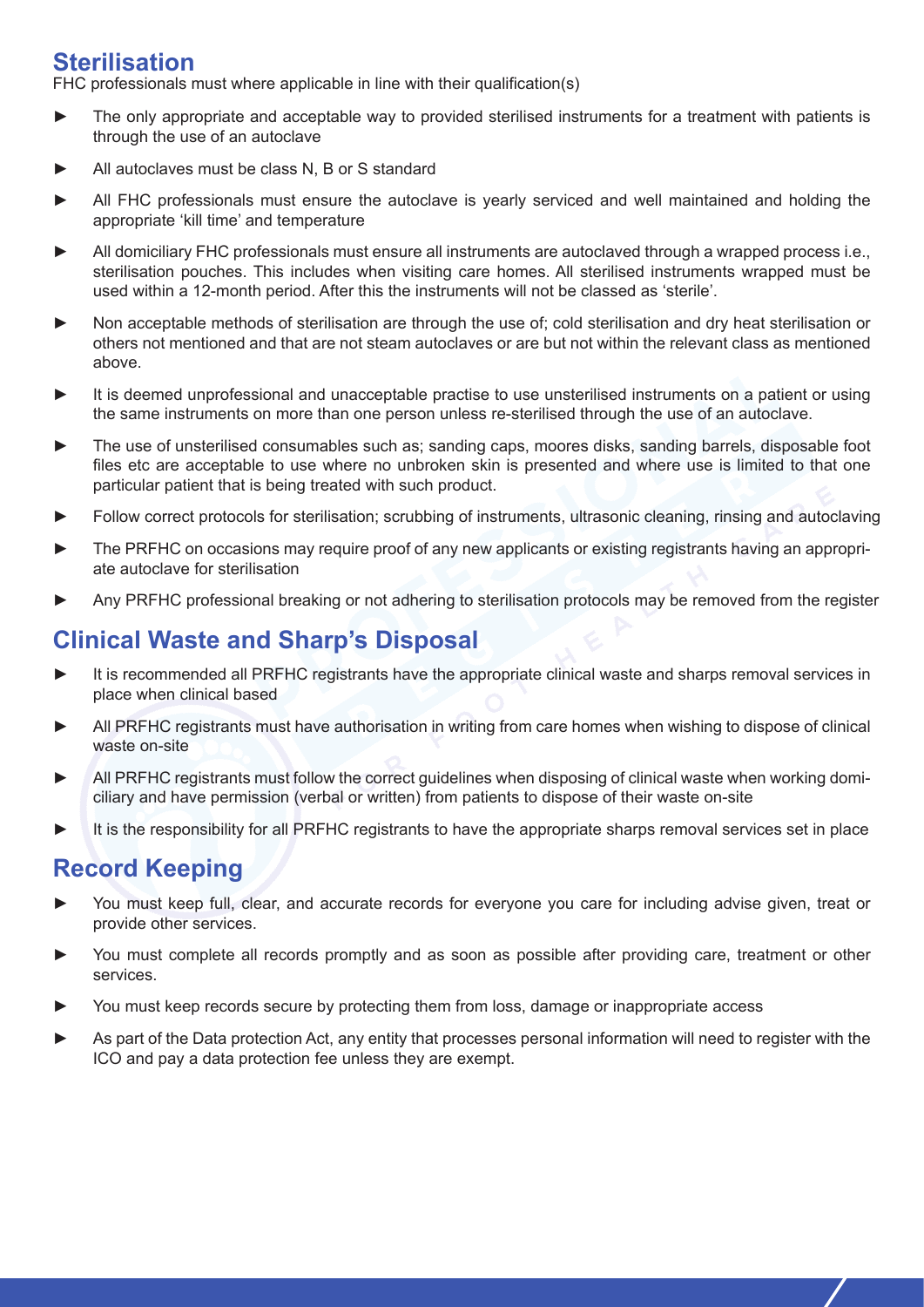# **Use of Social Media**

– Advise and expectations to all FHC professionals

- Think before you post. Assume that what you post could be shared and read by anyone.
- Think about who can see what you share and manage your privacy settings accordingly. Remember that privacy settings cannot guarantee that something you post will not be publicly visible.
- Maintain appropriate professional boundaries if you communicate with colleagues, service users or carers.
- Do not post confidential or service user identifiable information.
- Do not post inappropriate or offensive material. Use your professional judgement about whether something you share falls below the professional standards expected of you.
- If you are employed you will also need to ensure you follow your employer's social media policy
- Do not post or promote bad practises that go against this document or your industry expectations and standards
- Be a positive role model promoting best industry practices and recommended standards and practises outlined in this document to those wishing to enter the industry of FHC

### **Continued Professional Development (CPD)**

- The PRFHC makes no specific requirements and will request no proof of any CPD
- It is however a recommendation that all registrants take part in some form of CPD
- ► CPD can fall under the following activities; reading up on a FHC related subject within your industry, joining an industry related webinar or face to face seminar etc, undertaking a practical CPD course to enhance your current skill set or provide a new service to patients, discussions with fellow colleagues or peers.

#### **Criminal Records**

- You must declare any criminal records prior to application or after when being a registrant
- Registrants with criminal records where dealing with members of the public could be put at risk or the reputation of the PRFHC may be potentially affected will have their registration cancelled with immediate affect

# **Acts of Negligence**

The PRFHC takes no responsibility nor provides any support for any registrant that causes injury or harm to a patient or member of the public or who fails to follow basic health and safety, data protection guidelines, HMRC fines or who is not following clinical waste or sharps disposal guidelines or recommendations

#### **Use of Logo's**

- The use of the PRFHC logo is only for use for current and up-to-date registrants. It is forbidden for anyone who is not currently registered to have rights to use the logo.
- The PRFHC logo can be used on marketing and advertising materials including websites
- The old Professional Association for Foot Health Practitioners logo must not be used and previous registrants to the PAFHP have no rights to use the logo and therefore this must be discontinued from use as soon as possible.
- The PRFHC has the right to change/up-date the logo at any time
- The PRFHC may start legal proceedings against anyone who does not have permission to use the PRFHC logo along with that of the old PAFHP logo.